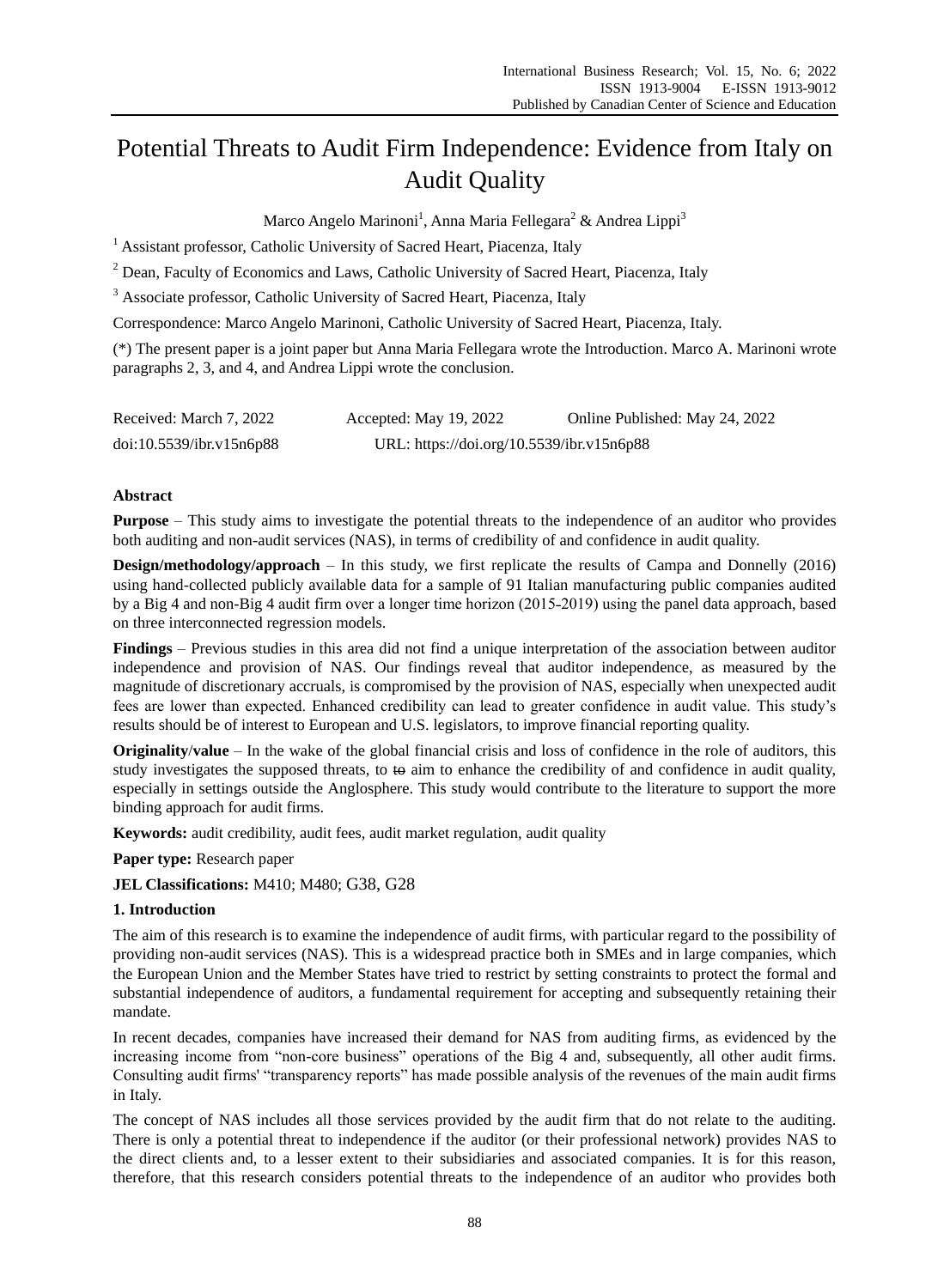auditing and NAS to the same client.

Concerning the principle of independence, it is necessary to stress the reporting requirements that both companies and audit firms must fulfill, especially on the subject of NAS. There are, in fact, qualitative limits and quantitative thresholds that must necessarily be respected. The Committee of European Auditing Oversight Bodies (CEAOB) which aims to strengthen audit oversight and quality across the EU, published in 2018, among others, guidelines on monitoring the cap on fees from *NAS(*1*)* , in compliance with the European Regulation 537/2014 (art. 4, par. 2).

Since the European Union started to impose stricter rules on auditor independence, there has been a mitigation of such limitations through the constitution (by the audit firms) of legal and tax consultancy companies (formally detached from the main firm). Although formally complying with the constraints of EU regulation, it is here, therefore, that further doubts may arise as to whether the independence of the auditor is threatened.

The financial crisis in 2008 induced reactions on EU level and resulted in further restrictions regarding the provision of NAS to audit clients of public-interest (public-interest entities, PIEs). The 2014 Regulation introduced a blacklist that prohibits the provision of specific NAS and set a cap for non-audit fees at 70% of audit fees, based on a 3-year average. Under certain conditions, Member States were allowed to deviate from the blacklist and to permit the provision of some selected tax and valuation services, respectively to prohibit further NAS beyond the black list.

The aim of the research is not to verify whether all auditors (or audit firms) comply with the imposed independence constraints but rather to verify, through quantitative analysis, whether regardless of the imposed limitations, the provision of NAS constitutes a threat to auditor independence. Undoubtedly, the potential threat to independence arises from the personal interest (or the interest of the professional network to which one belongs), not to lose the revenue from the provision of NAS.

Following this path of investigation, the research focused on three elements of determinations: first, the unexpected audit fees, then the discretionary accruals, and finally, the judgment on the auditor's independence.

#### **2. Background and Hypothesis Development**

-

It is generally accepted that the disclosure of audit fees and NAS in financial statements can help stakeholders to form an opinion on auditor independence.

Within the various research methods, the dependent variable on which attention is often focused is earnings management. A common aspect of most research, in fact, is to consider earnings management, which generates discretionary accruals *(i.e.*, discretionary management of earnings – for instance, earnings increase or decrease, income smoothing, and so on), as a proxy to express a judgement on auditor independence and therefore as a factor of audit quality (Akther and Xu, 2021; Azzali and Mazza, 2013; Mazza *et al.*, 2014; Corbella *et al.*, 2015; Mazza and Azzali, 2015; 2018). In other words, this practice can be defined as the discretion (potentially opportunistic) that management appreciates in applying the principles of valuation of patrimonial items to achieve a preferred economic income, with the last (but not least) effect of lowering the quality of income (*i.e.*, dirty income) (Kinney *et al.*, 2004).

The following are the main references in the literature on which this research is based, to define the research method.

Ianniello (2013) gives evidence that, although it is difficult to find a statistically significant association between the provision of NAS and auditor independence, a convincing argument can be made for the existence of several risks, arguing that when an incumbent auditor provides NAS, the auditor's monitoring value decreases (Ianniello, 2013). Therefore, the perception of auditor independence (Beattie *et al.*, 1999; Krishnan *et al.*, 2005) and the appearance of earnings quality may be adversely affected (Iyengar and Zampelli, 2008).

Previously, Dechow *et al.* (2010) identified a mixed relationship between audit fees and earnings quality, which strongly depends on the type of fees, the companies sampled, and the specific measure of accruals.

Since audit and NAS fees must be disclosed in the notes to the financial statements, the behavior of corporate governance bodies may be influenced by trying to avoid certain conduct, including the purchase of NAS, which could appear to an informed third party as threatening the auditor's independence (Gaynor *et al.*, 2006).

Finally, Ianniello notes a positive relationship between the provision of NAS and earnings management.

 $1$  CEAOB (2018). Guidelines on "Monitoring the fee cap of non-audit services."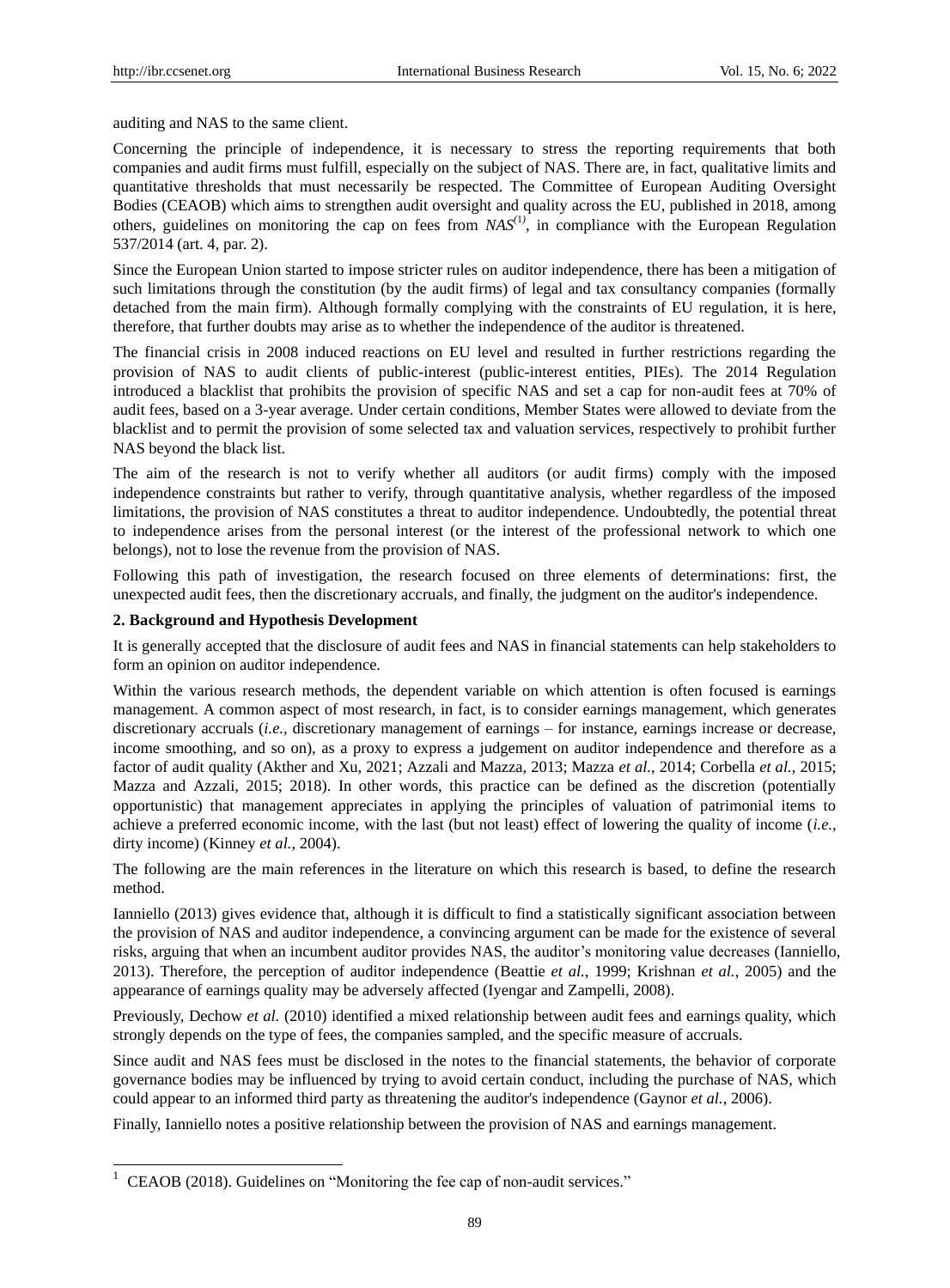-

Alexander and Hay (2013), on the other hand, conducted a study on NAS based, first, on the frequency with which *NAS* is provided, dividing it into "recurrent" and "non-recurrent". This research is based on the earlier results of Simunic (1984), who stated that firms that purchase *NAS* from the auditor are systematically different from those that do not. The next step, testing the correlation between non-recurring NAS and audit fees, led to the conclusion that independence was not compromised.

Campa and Donnelly (2016), assume that the provision of NAS negatively conditions both aspects of auditor independence (*i.e.*, independence in fact/of mind and independence in appearance).

It is assumed that the fees earned from these activities may make auditors more permeable, thus allowing clients to carry out certain practices and behaviors that would otherwise be reported to stakeholders (Francis, 2006). Consequently, stakeholders would certainly be skeptical about the independence of the audit relationship when they know that the auditors themselves provide a significant amount of NAS to clients (Quick and Warming-Rasmussen, 2009).

Furthermore, according to Campa and Donnelly, there are two reasons why auditor independence may be compromised by the provision of NAS: the first is that the role of the auditor is fundamentally changed from that of an independent outsider to that of an internal consultant; the second is that the fee earned creates an economic link between the auditor and their client (Beattie and Fearnley, 2002; Francis, 2006).

In this regard, other authors point out that regulators and standard setters are concerned that the provision of NAS may compromise auditor impartiality by increasing economic dependence on the client (Lopez Gavira *et al.*, 2013) and, consequently, familiarity and trust, creating complicated situations in terms of self-review threat<sup> $(2)$ </sup>.

The authors also identify a group of studies that highlight that the provision of NAS to audit clients has positive effects on the quality of client financial reporting, including those of Kinney *et al.* (2004); Antle *et al.* (2006); Huang *et al.* (2007); Paterson and Valencia (2011); and Svanstrom (2013). This may result in the increased knowledge gained through the provision of NAS that enables the auditor to use this new information to conduct a more effective audit (Krishnan, *et al.*, 2011).

Assuming, therefore, that the simultaneous provision of audit services and NAS compromises the auditor's independence of mind (particularly for companies with low levels of unexpected audit fees: Larcker and Richardson, 2004; Gupta, *et al.,* 2011), the results indicate that the auditor's independence, as measured by the size of discretionary accruals (output of the earnings management process) is compromised by the provision of NAS, mainly when audit expenditure is lower than expected (Campa and Donnelly, 2016*)*. Unexpected is the portion of audit fees that exceeds the expected normal level, as calculated by reference to the size, risk, and complexity of the audited company (Eshleman, 2014).

Hohenfels and Quick (2018) believe that the provision of NAS can improve audit effectiveness, as knowledge gained from advisory services could be transferred to the audit, forming a kind of economy of scope. Increased audit effectiveness, achieved through knowledge spillover effects, could in turn lead to higher audit quality as the auditor's expertise increases (Joe and Vandervelde, 2007). This would also allow the auditor to perform audit functions at a lower cost (Antle *et al.*, 2006).

Finally, the research by Meuwissen and Quick (2019) deserves special mention for its involvement of a psychological as well as an economic perspective. Following the previous article by Hohenfels and Quick, the authors identify the knowledge spillover of the NAS as the key factor in reducing audit fees at the expense of auditor independence (Ostrowski and Söder, 1999). These findings imply that improving the accounting knowledge of members of the audit committee will reduce the gap in auditor expectations (Meuwissen and Quick, 2019).

Starting from these references, the paper is based also on the regulatory references, both at the EU and national level, namely Directive 2006/43/EC (and Italian Decree 39/2010) EU Regulation 537/2014, as well as the more recent Directive 2014/56/EU (and Italian Decree 135/2016).

The majority of existing studies addresses the U.S. setting. Albeit, audit market concentration and audit fees are comparably high in Italy and some other EU Member States, the U.S. setting exhibits substantial differences in the audit environment. The Italian manufacturing sector is one of the predominant industries in the Continental European economy system. Besides differing corporate governance systems, especially different regulations to

<sup>&</sup>lt;sup>2</sup> European Commission (2002, May 16). Commission Recommendation on Statutory Auditors' Independence in the EU: A Set of Fundamental Principles.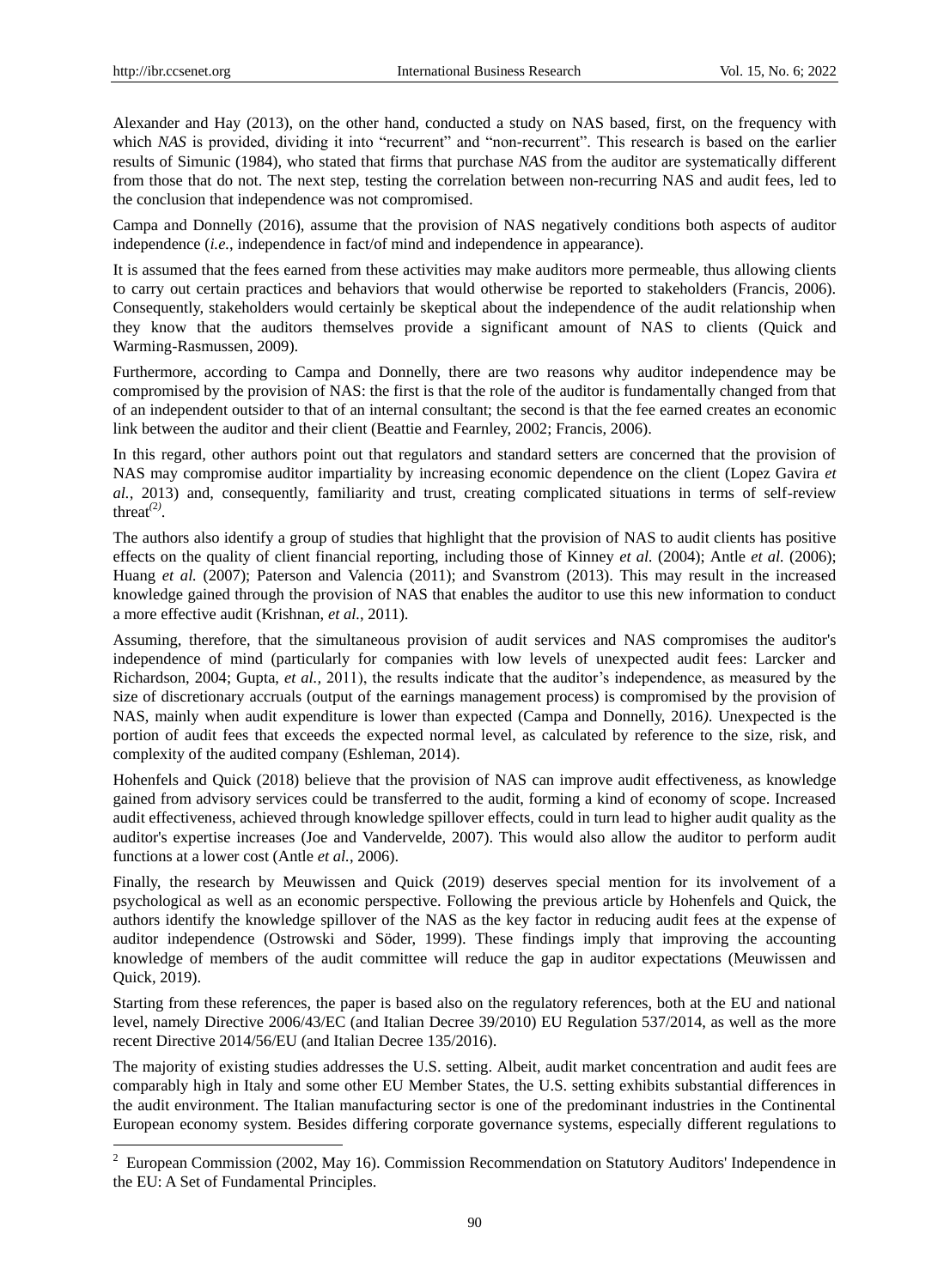ensure audit quality exist, which causes those results from U.S. studies are not generalizable to Italy or other Continental European countries. This is especially true in an environment such as Italy, where the ownership of listed companies is highly concentrated and where the agency problem often arises. Italy can be classified in the group of civil law countries, with weak investor protection and enforcement regulation and low litigation risk for directors and auditors and between controlling and minority shareholders. The Italian capital market consists of a relatively large proportion of firms that have concentrated ownership.

In this study, we contribute to the audit research literature by analyzing the impact of NAS on audit quality in the Italian setting. The Italian setting is important as Italy is characterized by one of the largest audit market for companies within the EU Member States. Furthermore, it offers greater incentives for an impairment of auditor independence in comparison to Anglo-American countries as litigation risk for auditors is low and public oversight of auditors is only modest.

The research hypothesis aims to reply the following consideration:

H: The simultaneous provision of auditing and NAS compromise the auditor's independence of mind.

#### **3. Sample and data. Research Design**

The research methodology is based on the above-mentioned reference literature, with the aim of expressing a valuation on the "independence of mind" of the auditor (or audit firms), based on discretionary accruals (output of the earnings management process) and, of course, on NAS.

To test our hypothesis, we focused on the population of 91 non-financial companies listed on the Milan Stock Exchange (Mercato Telematico Azionario, Borsa Italiana's Main Market) as of December 31, 2019. We then extended our sample backwards, to 2015.

We manually collected data about audit from corporate annual audit reports and shareholders' meeting reports available on the Borsa Italiana website or directly from the company's website. We also manually collected audit fee data between 2015 and 2019 from shareholders' meeting reports and from annual reports. Finally, we downloaded accounting data for the period 2015-2019 from the AIDA database, which contains financial information for both listed and unlisted companies in Italy.

By means of a multiple linear regression statistical model, we aim to describe the relationship between a) discretionary accruals (output of the earnings management process) and b) the other variables defined as affecting them, also in light of the information acquired in the literature review (mainly Campa and Donnelly, 2016). These include, in particular, NAS, unexpected audit fees, and other variables that express the income and patrimonial and financial balance of the companies, as illustrated in the following paragraph (with a description in the Appendix).

A limitation of this study is the use of earnings management (abnormal accruals) as a proxy for audit quality. As with all studies that use this proxy for audit quality, reported financial statements are a joint product of the company management and the audit firm and, therefore, we are not able to isolate the effects of a company's financial reporting quality from the audit quality itself. As with all studies that use this measure, we cannot observe earnings quality directly, however, we do use estimates calculated by different models in this study.

The method design was basically divided into three steps, of which the first two were necessary to obtain two new variables (as residuals of the first regression models) considered within the third regression model, which allows the subsequent assessment of the threats to the independence of the auditor who provides NAS to clients (for whom he also holds the audit engagement). In particular, the first relates to the estimation of unexpected audit fees, whereas the second relates to the identification of discretionary accruals that measure earnings management. Both have the main purpose of providing new variables that will be used in the third regression model. Therefore, the unexpected audit fees constituted a new regressor, whereas the discretionary accruals represented the dependent variable for which we want to investigate the existence of a functional relationship with the other independent variables. It is through the third and last regression model that it would be possible to identify, on the basis above mentioned, the possible relationship between NAS and the auditor's independence of mind, as well as the reasons leading to a greater compromise of the same.

To identify unexpected audit fees according to the survey model presented by Campa and Donnelly (2016), we first followed the recommendations of Francis and Ke (2006), who argued that the use of the monetary amount of *NAS* is preferable to the NAS ratio (*i.e.*, measured as the ratio of NAS to total fees paid to the auditor), as this value may better reflect the deterioration of auditor independence resulting from the stronger economic link generated by the provision of such other services (Francis and Ke, 2006).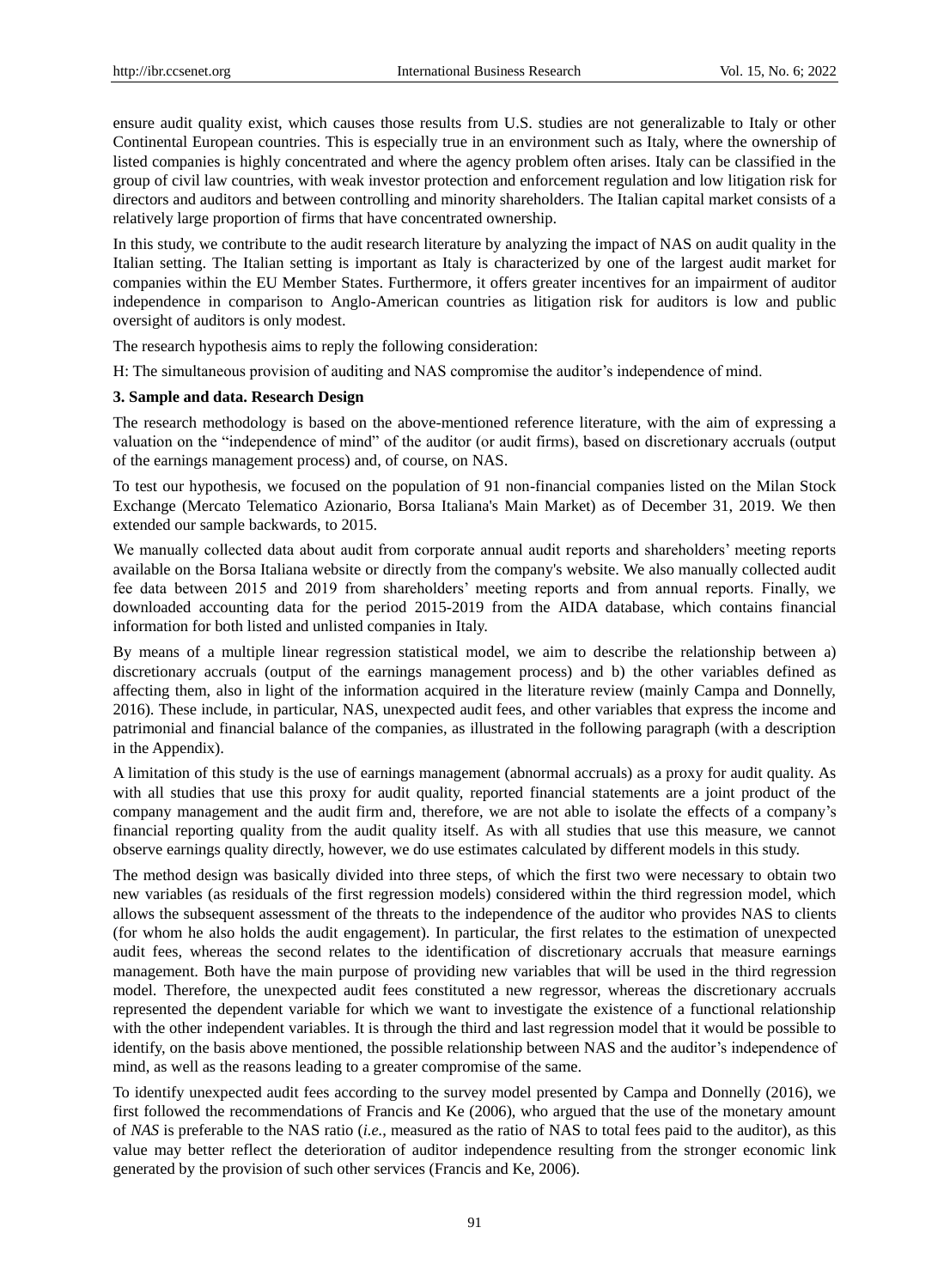-

Then, adopting an approach similar to that of Larcker and Richardson (2004), first, and Gupta *et al.* (2011), we estimated the normal level of audit fees, which allowed us to identify the unexpected fees as residuals of the following regression model, taking into account individuals *i* and time periods *t*:

$$
Auditor_{it} = \beta_0 + \beta_1 NonBig4_{it} + \beta_2 Size_{it} + \beta_3 M&A_{it} + \beta_4 MTB_{it} + \beta_5 Lev_{it} + \beta_6 ROA_{it} + \beta_7 Arinv_{it}
$$
  
+  $\beta_6 Z score_{it} + \beta_9 F Y E3112_{it} + \beta_{10} Intang_{it} + \beta_{11} NegROA_{it} + \beta_{12} LnAge_{it}$   
+  $\beta_{13} Growth_{it} + \varepsilon_{it}$ 

The dependent variable *Auditor* represents, therefore, the total amount paid to the auditor, both for audit services and for NAS. The independent variables, on the other hand, are intended to provide the best numerical expression of the expected fee, which is represented by the combination of size, risk, and complexity factors of the company considered (See the descriptions in the Appendix).

Following the reference literature, we assume that positive unexpected audit fees are indicative of a higher quality audit, capable of conditioning the NAS fees and, therefore, the auditor's independence. By analysing the residuals of this regression model, we therefore can propose an accurate estimate of unexpected audit fees.

Table 1 presents the results of the first regression model.

Table 1. Summary of First Regression Model

|                   | <b>Estimate</b> | <b>Std. Error</b>                                                                                                                                        | t-value     | Pr(> t )                                                                                            |     |
|-------------------|-----------------|----------------------------------------------------------------------------------------------------------------------------------------------------------|-------------|-----------------------------------------------------------------------------------------------------|-----|
| (Intercept)       | $-10.366000$    | 0.971660                                                                                                                                                 | $-10.66840$ | 0.00000001                                                                                          | *** |
| NonBig4           | 0.905080        | 0.249130                                                                                                                                                 | 3.63300     | 0.00032610                                                                                          | *** |
| Size              | 0.605330        | 0.046813                                                                                                                                                 | 12.93070    | 0.00000001                                                                                          | *** |
| M&A               | $-0.392040$     | 0.183270<br>$-2.13920$<br>0.001749<br>$-2.21440$<br>0.024478<br>$-0.32010$<br>0.009799<br>$-0.80720$<br>0.012046<br>$-0.16700$<br>0.039210<br>$-1.67910$ |             |                                                                                                     | ∗   |
| <b>MTB</b>        | $-0.003873$     |                                                                                                                                                          |             |                                                                                                     | ∗   |
| Lev               | $-0.007836$     |                                                                                                                                                          |             | 0.74908230                                                                                          |     |
| <b>ROA</b>        | $-0.007909$     |                                                                                                                                                          |             | 0.42016320                                                                                          |     |
| Arinv             | $-0.002012$     |                                                                                                                                                          |             | 0.86744270                                                                                          |     |
| <b>Zscore</b>     | $-0.065839$     |                                                                                                                                                          |             | 0.03317490<br>0.02750310<br>0.09409920<br>0.48970<br>$-1.87290$<br>2.92810<br>$-2.98670$<br>0.01830 |     |
| <b>FYE3112</b>    | 0.146470        | 0.299100                                                                                                                                                 |             | 0.62467630                                                                                          |     |
| Intang            | $-1.420400$     | 0.758410                                                                                                                                                 |             | 0.06198530                                                                                          |     |
| NegROA            | 0.574290        | 0.196130                                                                                                                                                 |             | 0.00365370                                                                                          | **  |
| LnAge             | $-0.310190$     | 0.103860                                                                                                                                                 |             | 0.00303670                                                                                          | **  |
| <b>Growth</b>     | 0.000151        | 0.008274                                                                                                                                                 |             | 0.98542790                                                                                          |     |
| <b>R-Squared:</b> | 0.3639          |                                                                                                                                                          |             |                                                                                                     |     |
| Adj. R-Squared:   | 0.3381          |                                                                                                                                                          |             |                                                                                                     |     |

The expected audit fee is defined by that amount whose value is based on the combination of the size, risk, and complexity factors of the client company. The "unexpected" audit fee, therefore, by difference (residual), is that portion of the fee paid to the auditor that is not justified by the above reasons and, therefore, affects the auditor's independence of mind.

In light of the estimated coefficients and their associated *p-*values, the independent variables *NonBig4*, *Size*, *NegROA* and *LnAge* are particularly significant and noteworthy.

Once the unexpected fees were identified, an analysis of the fees as residuals of a regression model followed*(*3*)* .

It has already been mentioned that several authors use "earnings management" as a proxy to express a judgment about the auditor's independence of mind. The next step, therefore, following the studies carried out first by McNichols (2002) and then by Campa and Donnelly (2016), consists in estimating the discretionary accruals, the output of the earnings management process, estimated as residuals of the following multiple regression model:

$$
\Delta WC_{it} = \beta_0 + \beta_1 CFO_{it} + \beta_2 Growth_{it} + \beta_3 Property_{it} + \varepsilon_{it}
$$

The dependent variable ∆WC indicates the change in operating net working capital (operating NWC) in relation to the previous year's total assets. The numerator expresses, in fact, the ability of management to generate, in a given year, cash or liquid assets with a short term (See in the Appendix a brief description of the independent variables).

 $3$  The analysis of residuals is one of the essential parts necessary to validate a regression model. Table 2 in the Appendix summarises the main position indices (minimum, maximum, mean, median, and 1st and 3rd quartiles) relating to the residuals of the regression.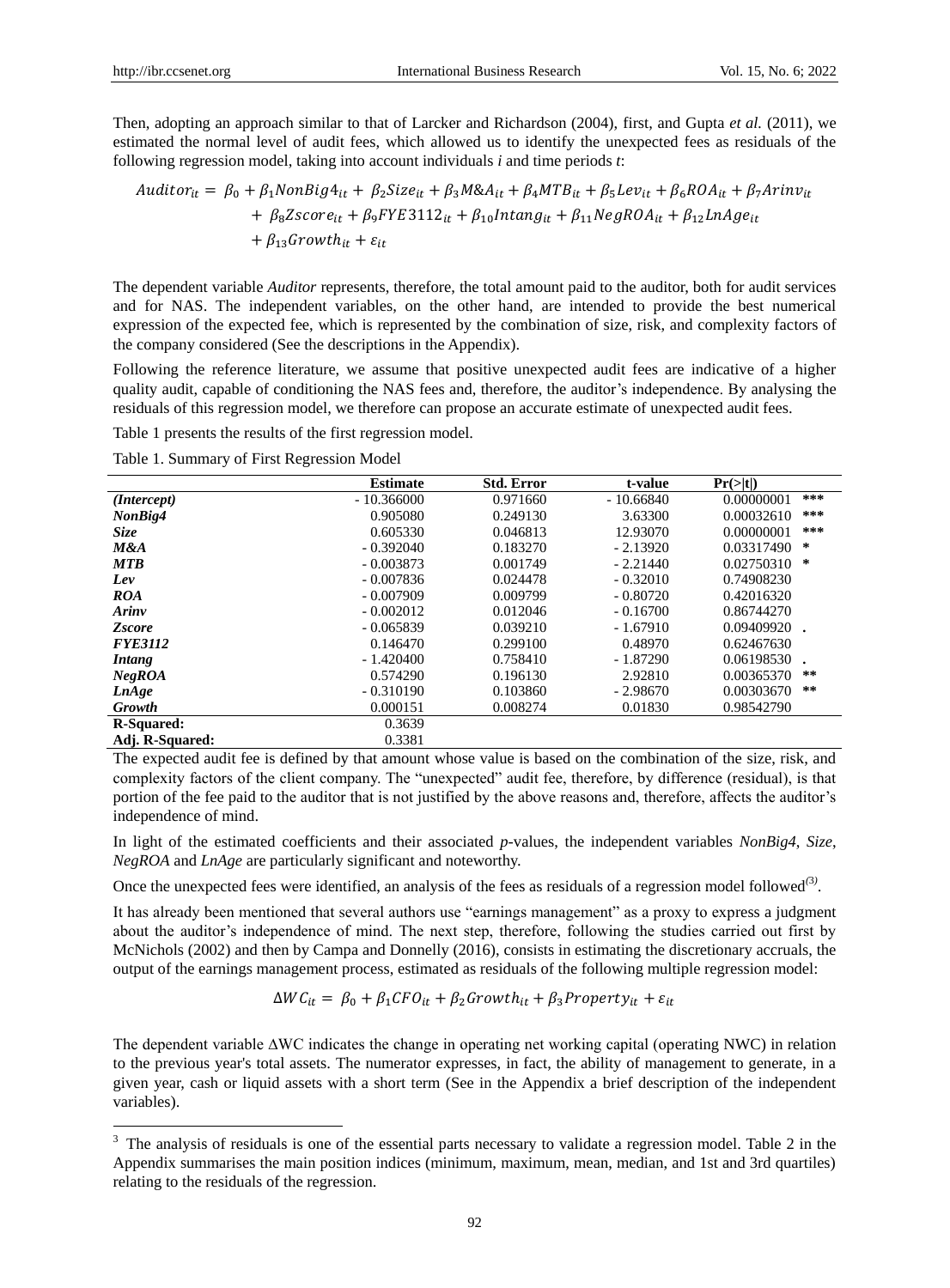-

To clarify the mechanism of this regression model, it should be specified that the discretionary accruals, used as a proxy to express a judgment on the independence of mind, are estimated as the error that the operating cash flow, the annual variation of sales, and the fixed assets make in the attempt to explain the annual variation of operating *NWC* compared with the total assets.

For this reason, the residuals of this model (*i.e.*, discretionary accruals) can be interpreted as discretionary items that can potentially alter the true business reporting.

Table 3 presents the results of the second regression model.

Table 3. Summary of Second Regression Model

|                      | <b>Estimate</b> | <b>Std. Error</b> | t-value    | $Pr(>\mid t )$     |
|----------------------|-----------------|-------------------|------------|--------------------|
| ( <i>Intercept</i> ) | $-0.017511$     | 0.014392          | $-1.21670$ | 0.224578300        |
| CFO                  | 0.539091        | 0.088926          | 6.06320    | ***<br>0.000000004 |
| <b>Growth</b>        | $-0.042659$     | 0.012649          | $-3.37250$ | ***<br>0.000833300 |
| <b>Property</b>      | 0.327307        | 0.054277          | 6.03030    | ***<br>0.000000004 |
| <b>R-Squared:</b>    | 0.9503          |                   |            |                    |
| Adj. R-Squared:      | 0.9498          |                   |            |                    |

As described above, discretionary accruals are estimated as the error that operating cash flow, annual change in sales, and fixed assets make in trying to explain the ratio between the annual change in operating NWC and total assets.

Indeed, looking at the R-squared index<sup>(4)</sup> of around 95%, it is possible to understand how this definition is really based on solid reasons. In this case, therefore, the independent variables can explain 95% of the dependent variable*(*5*)* .

Focusing on the results of this regression model, one can observe the high significance of all regressors. This means that the *CFO*, *Growth* and *Property* variables accurately explain (and are able to predict) the annual variation (*i.e.*, the increase or decrease from one year to the next, of the operating *NWC* expressed in percentage terms through the ratio to total assets). The logic of this equation can be identified as follows: first, cash flow (*CFO* variable), flowing into cash and cash equivalents, and therefore into short-term assets, contributes positively to the variation in working capital. Moreover, the annual change in sales (*Growth* variable) positively affects the net operating working capital through its natural generation of short-term receivables from customer companies. Finally, the *Property* variable, which represents tangible fixed assets, although it does not contribute directly to the change in working capital (in general, not only operational), was nevertheless used, as also illustrated by Campa and Donnelly (2016) and by Svanstrom (2013), as it is linked to the theme of discretionary accruals (residuals of this regression model) through depreciation and amortization.

As the results show, it is possible to state that the variables are largely sufficient to express an accurate estimate of the change in net operating working capital.

What will deviate from this estimate (or forecast), therefore, will be defined as error (residual) and will constitute, therefore, the discretionary accruals.

Returning, therefore, to the main objective of this regression model, the residuals allow identification of the discretionary accruals, which are fundamental to express a judgment on the auditor's independence of mind.

In particular, the regression model just analysed made it possible to identify, through the analysis of the residuals, precisely the intensity with which the defined firms carried out earnings management. It should be noted that earnings management can be both upward and downward.

On the basis of what is shown in Table 4, in which the most significant results are reported (estimates of the residuals of the second regression model), the companies appearing on the left-hand side of the table, through earnings management, would have communicated in their financial statements a higher operating result. On the contrary, the companies on the right side would have reported a lower income result.

<sup>&</sup>lt;sup>4</sup> The coefficient  $R^2$  represents the variation in the values of *y* that can be justified by the variation in *x*.

 $^5$   $R^2$  is statistically significant since the *p*-value associated with the *f*-statistic is represented by a value very close to zero (< 2.22e-16).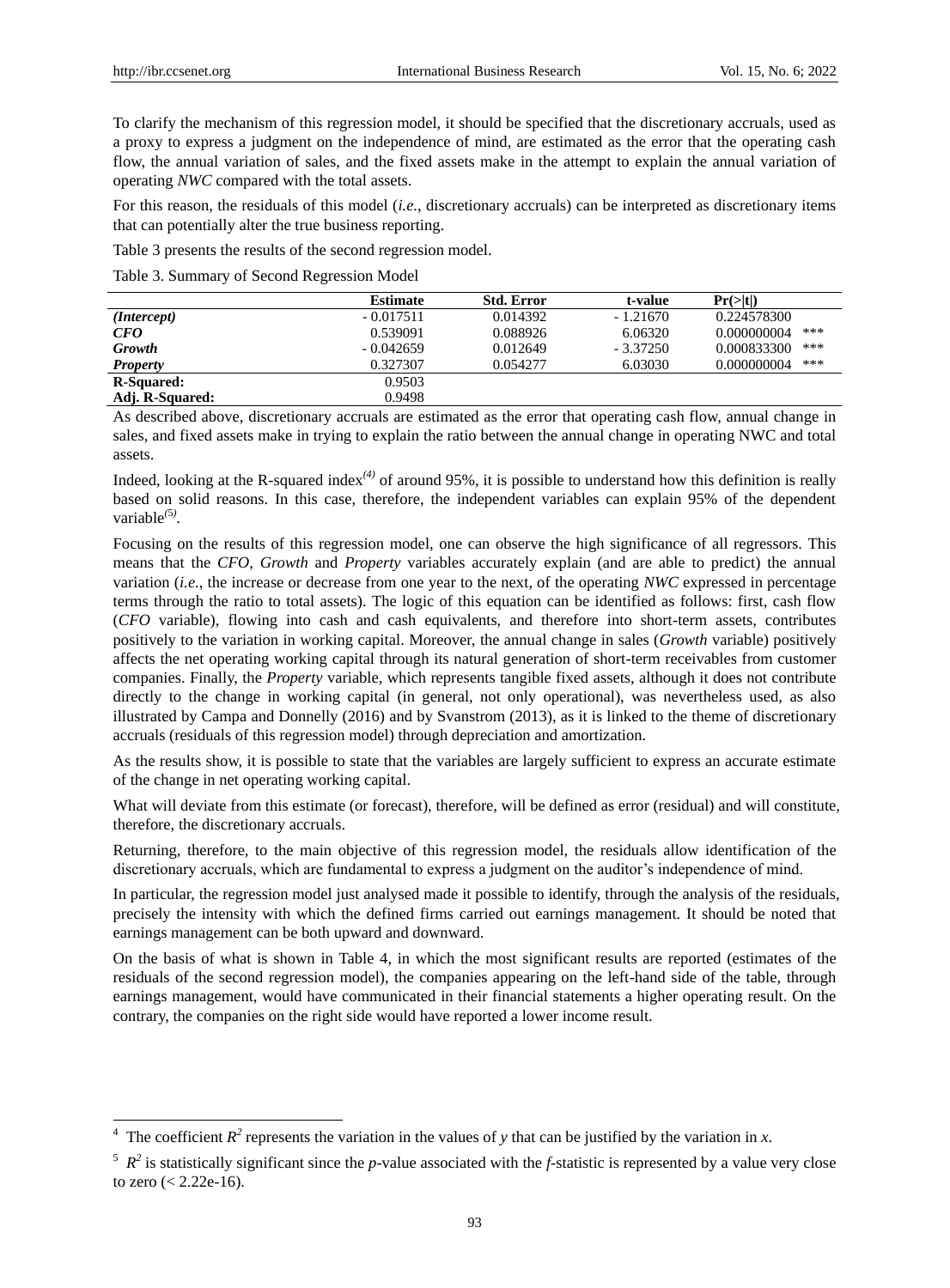| <b>Positive Discretionary Accruals<sup>6</sup></b> |       | Negative Discretionary Accruals'   |             |
|----------------------------------------------------|-------|------------------------------------|-------------|
| Firm-year                                          | Value | Firm-year                          | Value       |
| EEMS Italia - 15                                   |       | $3.083420$ Costamp Group - 18      | $-1.149869$ |
| Enertronica Santerno - 17                          |       | 0.587388   <i>Vianini</i> – 16     | $-0.428021$ |
| Officina Stellare - 19                             |       | 0.517438 Enertronica Santerno - 15 | $-0.415799$ |
| Esautomotion - 18                                  |       | $0.501399$   <i>F.I.L.A.</i> $-15$ | $-0.346175$ |
| Antares Vision - 18                                |       | $0.483839$ Carel Industries - 18   | $-0.332389$ |
| Enertronica Santerno - 16                          |       | $0.440550$ Energica Motor - 18     | $-0.317629$ |

Table 4. Estimates of the Most Relevant Discretionary Accruals (Residuals of the Second Regression Model)

These new values, following first McNichols (2002) and then Campa and Donnelly (2016), provide an index expressing the extent to which companies use earnings management. In particular, this index estimates, in relative terms, the ratio between the operating result declared by the company and the one identified through the residuals of the second regression.

The third and last step is to identify a relationship between *NAS* and the auditor's independence of mind using discretionary accruals. In this regard, following the example of Campa and Donnelly (2016), a further multiple regression model is proposed that presents, among others, variables from the first and second regression models:

 $DiscAccruals_{it} = \beta_0 + \beta_1 LnNas_{it} + \beta_2 UnexpAuditDummy_{it} + \beta_3 LnNas * UnexpAudit_{it} + \beta_4 NonBig4_{it}$ +  $\beta_5 CFO_{it} + \beta_6 Lev_{it} + \beta_7 Size_{it} + \beta_8 Dissue_{it} + \beta_9 Growth_{it} + \varepsilon_{it}$ 

The dependent variable *DiscAccruals* (*i.e.*, discretionary accruals), is represented, therefore, by the vector of residuals generated by the second regression model. The aim is, therefore, to estimate a possible functional relationship existing between this dependent variable and the other independent variables (See in the Appendix the description of the new variables that were not used in the previous two models).

Table 5 presents more significant results.

Table 5. Synthesis of Results of Third Regression Model

|                        | <b>Estimate</b> | <b>Std. Error</b> | t-value    | Pr(> t )             |
|------------------------|-----------------|-------------------|------------|----------------------|
| (Intercept)            | 0.396620        | 0.173290          | 2.28870    | *<br>0.022736000     |
| <b>LnNas</b>           | 0.003702        | 0.003164          | 2.27045    | *<br>0.023984000     |
| <b>UnexpAuditDummy</b> | $-0.093284$     | 0.040263          | $-2.31690$ | 0.021132000<br>*     |
| LnNas*UnexpAudit       | 0.005964        | 0.004397          | 1.35660    | 0.175857000          |
| NonBig4                | $-0.038835$     | 0.039772          | $-0.97640$ | 0.329573000          |
| CFO                    | 0.557090        | 0.107780          | 5.16870    | ***<br>0.000000413   |
| Lev                    | 0.010492        | 0.003990          | 2.62950    | $* *$<br>0.008958000 |
| Size                   | $-0.019840$     | 0.008921          | $-2.22400$ | 0.026836000<br>*     |
| <b>Dissue</b>          | 0.000083        | 0.000016          | 5.19110    | ***<br>0.000000369   |
| <b>Growth</b>          | $-0.067374$     | 0.012976          | $-5.19200$ | ***<br>0.000000368   |
| <b>R-Squared:</b>      | 0.1220          |                   |            |                      |
| Adj. R-Squared:        | 0.0977          |                   |            |                      |

Considering the *p-*values obtained and the relationships with the discretionary accruals, we may conclude the particular significance of the variables *CFO*, *Dissue*, *Growth*, *Lev*, *UnexpAuditDummy*, *Size* and *LnNas*.

The significance of the other regressors, in light of the *p-*values obtained during the estimation, finally allow us also to determine the main factors that can affect the auditor's independence of mind, in turn measured according to the discretionary accruals.

For further descriptions, please see the Appendix, Tables 6-8 and Figures 1-3.

#### **4. Empirical Results**

-

To deepen the research hypothesis (*H*), we propose the β1 and β3 coefficients estimated by the third regression model, designed to capture the relationship between NAS and the auditor's independence of mind. These are the coefficients identified for the two variables *LnNas* and *LnNas\*UnexpAudit*.

In particular, if the coefficient  $\beta$ 1 is positive (if negative), it is inferred that the supply of NAS decreases (increases) audit quality, given that profit management increases (decreases) as the fees for NAS increase. Furthermore, the sum of the coefficients β1 and β3 with a positive result would suggest that the provision of

 $6$  Observations with values greater than 0.3 are given below.

 $\frac{7}{7}$  Observations with values greater than 0.4 are given below.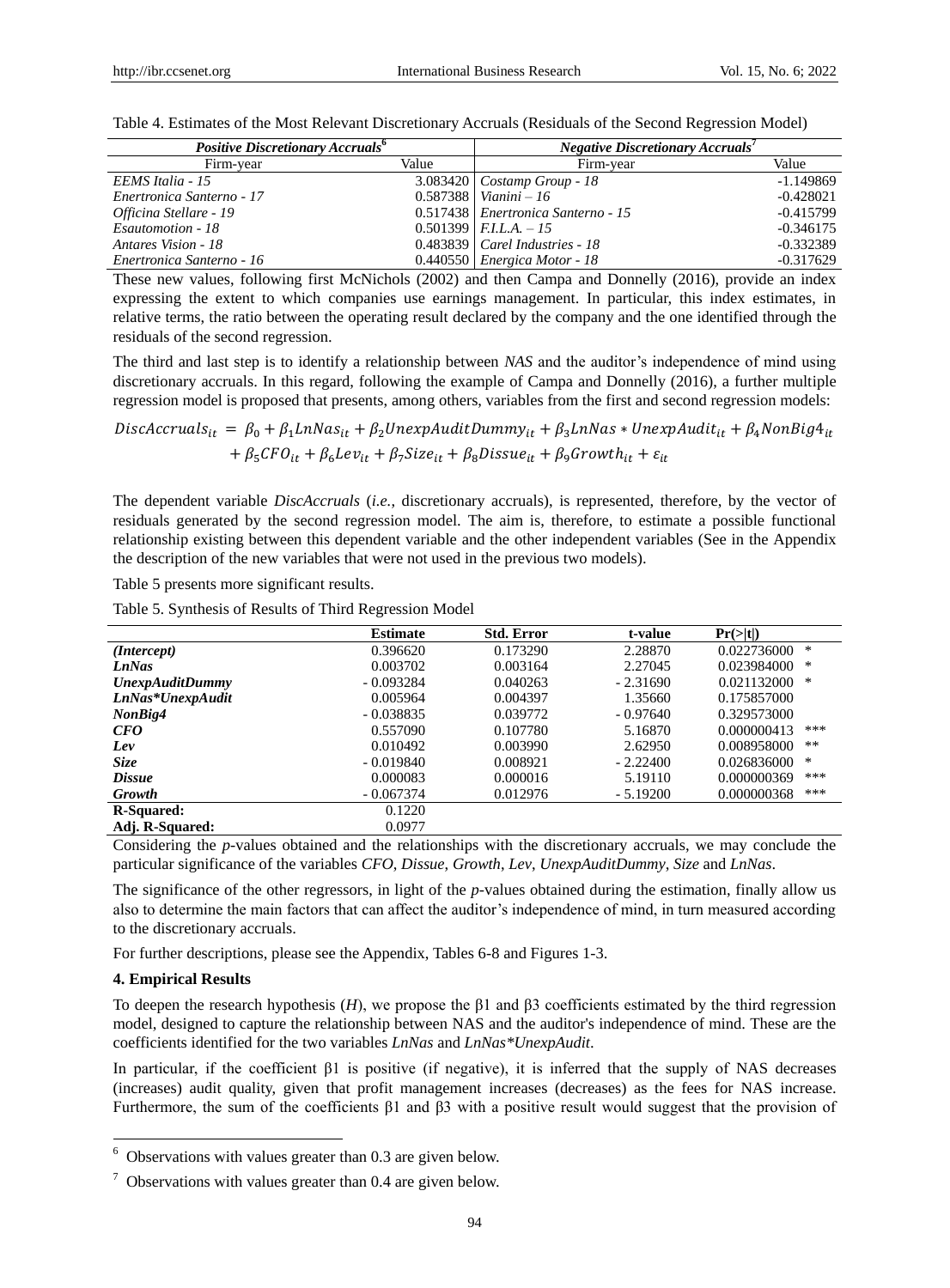NAS compromises the auditor's independence of mind, regardless of the size of the audit fees (Campa and Donnelly, 2016).

The values in Table 9 in bold, therefore, are those necessary for the final assessments, as we have indicated.

Table 9. Significant Results of Third Regression Model

|          | Regressor          |       | Estimated Coefficient $(\beta)$ |
|----------|--------------------|-------|---------------------------------|
| . .      | nNas               |       | 0.003702                        |
| <b>L</b> | LnNas * UnexpAudit |       | 0.005964                        |
|          |                    | Tot.: | 0.009666                        |

In particular, the coefficient (β1) of the *LnNas* regressor, equal to 0.003702, implies, as mentioned, that the offer of NAS to audit clients impairs audit quality, as discretionary accruals seem to increase as NAS fees increase. In other words, considering the sample observed, it appears that as NAS fees increase, so do the earnings management policies of the companies*(*8*)* . This would potentially pose a threat to independence, as it would appear that higher NAS fees (paid by PIEs to their audit firms) would allow management to draw up financial statements with greater discretion (through earnings management).

The second assessment, the sum of the coefficients (β1 and β3) of the *LnNas* and *LnNas\*UnexpAudit regressors*, which is 0.009666, would suggest that the provision of *NAS* always compromises the auditor's independence of mind, irrespective of the level of audit fees. This result, which is much more general than the previous one, therefore indicates that, irrespective of how much a company pays for the auditing, the auditor's provision of NAS always poses a threat to their independence, particularly with regard to the risk of self-review, familiarity, or over-reliance, in addition to the more obvious financial independence aspect. These results are based on a regression model that identifies discretionary accruals as a dependent variable. As mentioned previously, discretionary accruals can be either positive or negative, depending on the underlying reasons for earnings management. Thus, a positive value is given when the objective is to show a higher income and vice versa.

Following the research methodology defined by Campa and Donnelly (2016), the discretionary accruals directly obtained from the vector of residuals of the second regression model were considered. In this perspective, therefore, it was considered appropriate to verify any changes in the results outlining, rather than the original values obtained previously, the intensity of earnings management, that is, by resorting to the absolute value of discretionary accruals. In a simplified manner, the modulus function (absolute value) is applied to the dependent variable *DiscAccruals*, which makes it possible to identify the intensity of earnings management, irrespective of the motivations (*i.e.*, sign) that lead to its implementation. Proceeding, we obtain the new dependent variable *AbsDiscAccruals*, and the regression model becomes, therefore, the following:

 $AbsDiscAccruals_{it}$ 

-

 $= \beta_0 + \beta_1 L n N a s_{it} + \beta_2 U n e x p A u dit Dummy_{it} + \beta_3 L n N a s * Unexp A u dit_{it}$ +  $\beta_4$ NonBig $4_{it}$  +  $\beta_5$ CFO<sub>it</sub> +  $\beta_6$ Le $v_{it}$  +  $\beta_7$ Size<sub>it</sub> +  $\beta_8$ Dissue<sub>it</sub> +  $\beta_9$ Growth<sub>it</sub> +  $\varepsilon_{it}$ 

The results obtained after this last change are shown in Table 10. Table 10. Synthesis of Results of Third Regression Model with AbsDiscAccruals

|                        | <b>Estimate</b> | <b>Std. Error</b> | t-value    | Pr(> t )           |
|------------------------|-----------------|-------------------|------------|--------------------|
| (Intercept)            | 0.723420        | 0.152790          | 4.73460    | ***<br>0.000003282 |
| <b>LnNas</b>           | 0.002008        | 0.002789          | 2.61875    | **<br>0.009243000  |
| <b>UnexpAuditDummy</b> | $-0.092584$     | 0.035500          | $-2.60800$ | **<br>0.009528000  |
| LnNas*UnexpAudit       | 0.006076        | 0.003876          | 1.56750    | 0.117969000        |
| NonBig4                | $-0.066107$     | 0.035507          | $-1.88520$ | 0.062990000        |
| CFO                    | 0.459170        | 0.095032          | 4.83170    | ***<br>0.000002090 |
| Lev                    | 0.015317        | 0.003518          | 4.35380    | ***<br>0.000017950 |
| Size                   | $-0.033268$     | 0.007866          | $-4.22950$ | ***<br>0.000030490 |
| <b>Dissue</b>          | 0.000068        | 0.000014          | 4.82690    | ***<br>0.000002137 |
| <b>Growth</b>          | $-0.055474$     | 0.011441          | $-4.84850$ | ***<br>0.000001932 |
| <b>R-Squared:</b>      | 0.1698          |                   |            |                    |
| Adj. R-Squared:        | 0.1468          |                   |            |                    |

Considering the absolute value of discretionary accruals, one can observe results that are clearly more significant than the previous ones. In particular, there are increases in materiality for the regressors *LnNas*, *UnexpAuditDummy*, *NonBig4*, *Lev* and *Size*. This indicates, therefore, the greater ability of this regression model

<sup>&</sup>lt;sup>8</sup> With regard to the companies in the sample analyzed, all the reports of the auditing firms present a positive and unqualified opinion.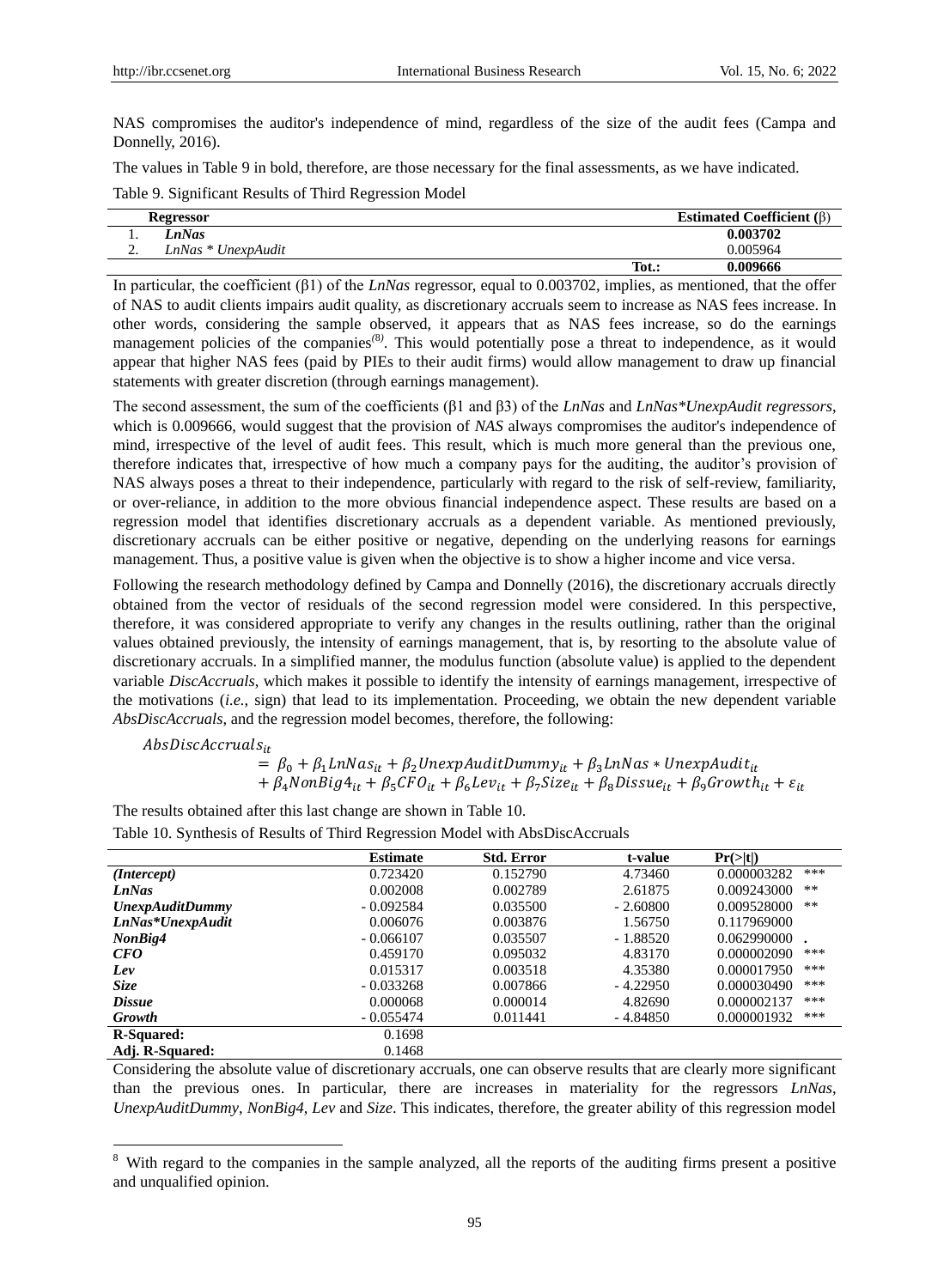to identify a relationship between the intensity of earnings management (*i.e.*, absolute value of discretionary accruals) and the various independent variables considered within the model.

The main difference with respect to the previous regression model, in terms of results, is also recorded with reference to the *NonBig4* regressor. In this regard, although the materiality is not particularly relevant, it is possible to interpret these outputs as the tendency of discretionary accruals (in absolute value) to increase when the auditing is entrusted to a Big 4. This would mean, in other words, that the Big 4 grants greater autonomy in terms of earnings management, which allows the board of directors to approve, with a positive opinion from the same auditing firm, financial statements containing greater discretionary accruals and potentially distortions of the transparency.

Now, it is appropriate to compare our results with those obtained by the various authors mentioned in the literature review, which also formed the basis of the method. The results of Ianniello (2013), Campa and Donnelly (2016), Hohenfels and Quick (2018), and Meuwissen and Quick (2019) appear consistent with those obtained here.

### **5. Conclusion**

This research is based on the international literature, thanks to which it has been possible to develop a broad background, highlighting that the context and the period of reference are essential and distinctive factors of each investigation. Extensive emphasis has already been given to the main references, on which the present research is based, namely Ianniello (2013), Campa and Donnelly (2016), and Meuwissen and Quick (2019).

Through these studies, a research method based on three interconnected regression models was identified. The first aimed to estimate the functional relationship between the fees paid to the auditor and all those values underlying the theoretical fee that a firm should pay, represented by the combination of size, risk and complexity factors of both the target firm and the auditing engagement itself. The residual  $(\epsilon)$ , therefore, represented the unexpected audit fee (*i.e.*, not justified by normal audit pricing criteria). The second regression model, on the other hand, aimed to identify discretionary accruals, estimated as the error made by operating cash flow, annual change in sales, and fixed assets in trying to explain the annual change in operating working capital relative to total assets. The last regression, using the previously estimated discretionary accruals, enabled us to identify the relationship between the provision of NAS and the auditor's independence of mind, as well as to analyze the way in which the different variables contributed to provide an explanation from a statistical approach.

The results of the statistical survey conducted in context of the Italian manufacturing between 2015 and 2019, showed, in a manner consistent with some of the research proposed in the literature review, that NAS always undermines auditor independence of mind, regardless of what quantitative limit is imposed.

The same results also established that the provision of NAS to audit clients impairs audit quality, thus not identifying the knowledge *spillover* from the provision of NAS as a factor in raising audit quality.

Further general conclusions can be drawn from interpreting of the results of the third regression model, *i.e.*, an increase in discretionary accruals could be observed when increasing not only NAS but also operating cash flow and debt (confirmed twice, both by the *Growth* and *Lev* variables). On the other hand, discretionary accruals seem to decrease as size and annual change in revenues increase. These latter results would lead to the following conclusions: smaller companies, which purchase larger quantities of NAS and which present an adequate financial structure (but with a slight tendency towards indebtedness) and a positive growth trend in operating cash flow, seem to operate greater discretionary accruals than other companies. However, a situation of constant revenue growth from one year to the next seems to negatively affect (reduce, but never eliminate) this phenomenon.

It would certainly be interesting, at this point, to further deepen the research by also trying to analyze companies and entities (not listed and not of public interest), to better understand how the present results vary, for example also considering SMEs or financial companies. In this regard, it is worth repeating that the results obtained here show more criticalities with reference to smaller companies; and for this reason, a further investigation in this regard would be opportune; the aim would be to understand how, regardless of the limitations imposed at the regulatory level, auditors and auditing firms tend to be negatively affected by the provision of NAS to even smaller clients, SMEs. This was not possible here, mainly due to the non-availability of data.

This study examines this question in the unique environment of a country, Italy, with a long tradition of civil law with low litigation risk for directors and auditors and between controlling and minority shareholders, with the goal of informing the discussion related to the audit quality elsewhere in the world. Also, for this reason, these results should be interesting to policy setters and regulators as the European Parliament, the U.S. House of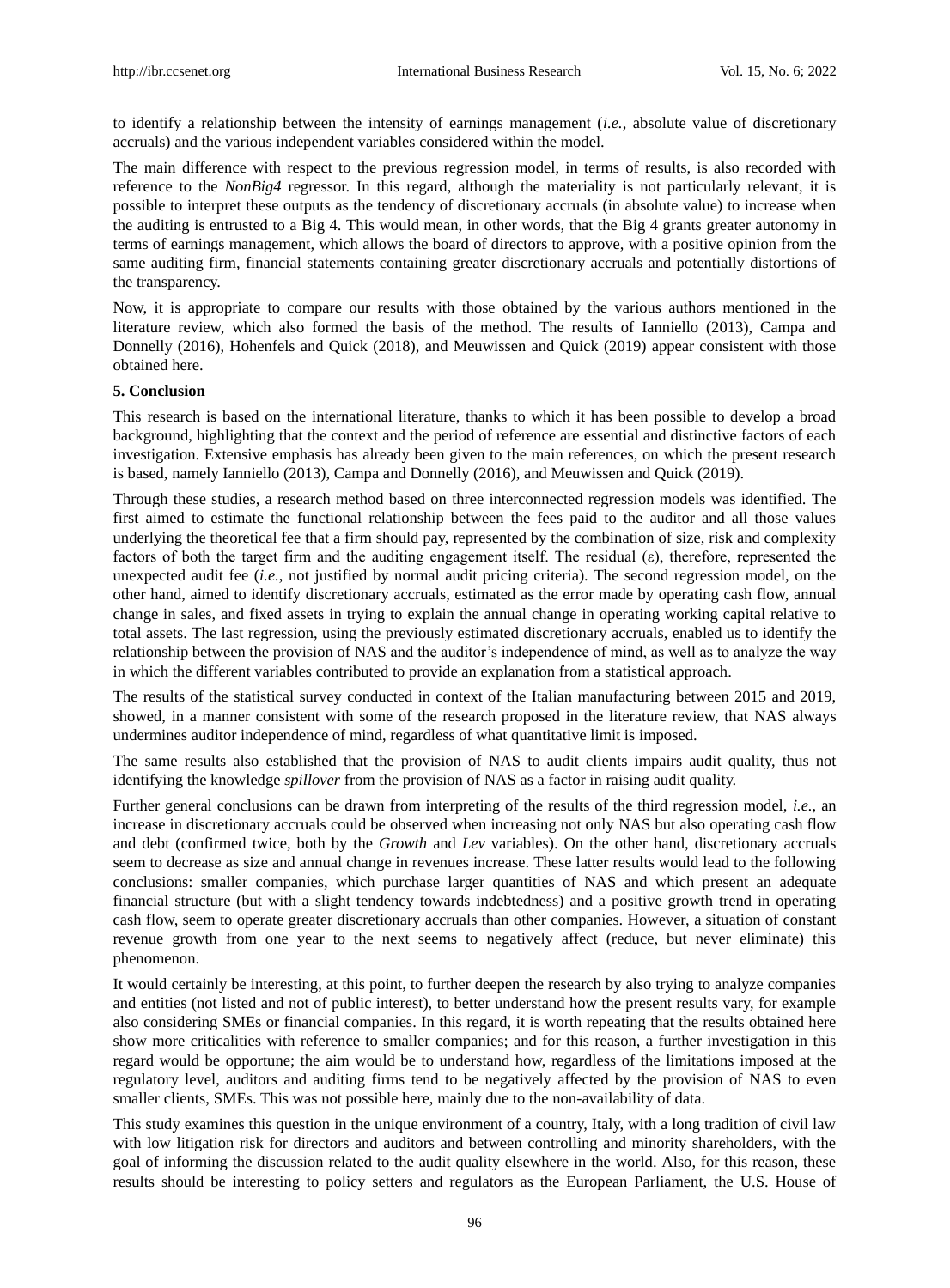Representatives, the GAO, and academic researchers.

In conclusion, there are many different interpretations in the literature: some studies conclude that independence is compromised, whereas others conclude in the opposite direction, even considering NAS as an element that can increase audit quality through the knowledge spillover resulting from the provision of such additional services. This paper aims to contribute to the literature to support the less conservative approach for audit firms.

#### **References**

- Akther, T., & Xu, F. (2021). An investigation of the credibility of and confidence in audit value: evidence from a developing country. *Accounting Research Journal, 34*(5), 488-510. <https://doi.org/10.1108/ARJ-11-2019-0220>
- Alexander, D., & Hay, D. (2013). The effects of recurring and non-recurring non-audit services on auditor independence. *Managerial Auditing Journal, 28*(5), 407-425.
- Antle, R., Gordon, E., Narayanamoorthy, G., & Zhou, L. (2006). The joint determination of audit fees, nonaudit fees and abnormal accruals. *Review of Quantitative Finance and Accounting, 27*(3), 235-266.
- Azzali, S., & Mazza, T. (2013). *Internal control over financial reporting quality and information technology control frameworks. Series lecture notes in Information Systems and Organization: Accounting information systems for decision making.* Germany: Springer-Verlag Berlin Heidelberg. Retrieved from http://link.springer.com/chapter/10.1007%2F978-3-642-35761-9\_3
- Beattie, V., & Fearnley, S. (2002). *Auditor Independence and Non-audit Services: A Literature Review.* Institute of Chartered Accountants in England & Wales.
- Beattie, V., Brandt, R., & Fearnley, S. (1999). Perceptions of auditor independence: UK evidence. *Journal of Accounting, Auditing and Taxation, 8*(1), 61-107.
- Bellovary, J., Giacomino, D., & Akers, M. (2005). Earnings Quality: It's Time to Measure and Report. *The CPA Journal, 32,* 32-37.
- Campa, D., & Donnelly, R. (2016). Non-audit services provided to audit clients, independence of mind and independence in appearance: latest evidence from large UK listed companies. *Accounting and Business Research, 46*(4), 422-449.
- Corbella, S., Florio C., Gotti, G., & Mastrolia , S. A. (2015). Audit firm rotation, audit fees and audit quality: The experience of Italian public companies. *[Journal of International Accounting, Auditing and Taxation,](https://www.sciencedirect.com/journal/journal-of-international-accounting-auditing-and-taxation) 25,*  46-66. https://doi.org/10.1016/j.intaccaudtax.2015.10.003.
- Dechow, P., Ge, W., & Schrand, C. (2010). Understanding earnings quality: A review of the proxies, their determinants and their consequences. *Journal of Accounting and Economics, 50*(2-3), 344-401.
- Eshleman, J. (2014). Abnormal Audit Fees and Audit Quality. Auditing. *A Journal of Practice & Theory, 33*(1), 117-138.
- European Commission. (2002, May 16). *Commission Recommendation on Statutory Auditors' Independence in the EU: A Set of Fundamental Principles.* Retrieved from https://eur-lex.europa.eu/LexUriServ/LexUriServ.do?uri=OJ:L:2002:191:0022:0057:EN:PDF.
- Francis, J. (2006). Are auditors compromised by nonaudit services? Assessing the evidence. *Contemporary Accounting Research, 23*(3), 747-760.
- Francis, J., & Ke, B. (2006). Disclosure of fees paid to auditors and the market valuation of earnings surprises. *Review of Accounting Studies, 11*(4), 495-523.
- Gaynor, L., McDaniel, L., & Neal, T. (2006). The effects of joint provision and disclosure of nonaudit services on audit committee members' decisions and investors preferences. *The Acounting Review, 81*(4), 873-896.
- Gupta, P., Krishnan, G., & Yu, W. (2011). Do Auditors Allow Earnings Management When Audit Fees are Low? Retrieved from https://papers.ssrn.com/sol3/papers.cfm?abstract\_id=1836829
- Hohenfels, D., & Quick, R. (2018). Non-audit services and audit quality: evidence from Germany. *Review of Managerial Science, 14*(5), 959-1007.
- Huang, H., Mishra, S., & Raghunandan, K. (2007). Types of nonaudit fees and financial reporting quality. *Auditing: A Journal of Practice & Theory, 26*(1), 133-145.
- Ianniello, G. (2013). The effects of board and auditor independence on earnings quality: evidence from Italy.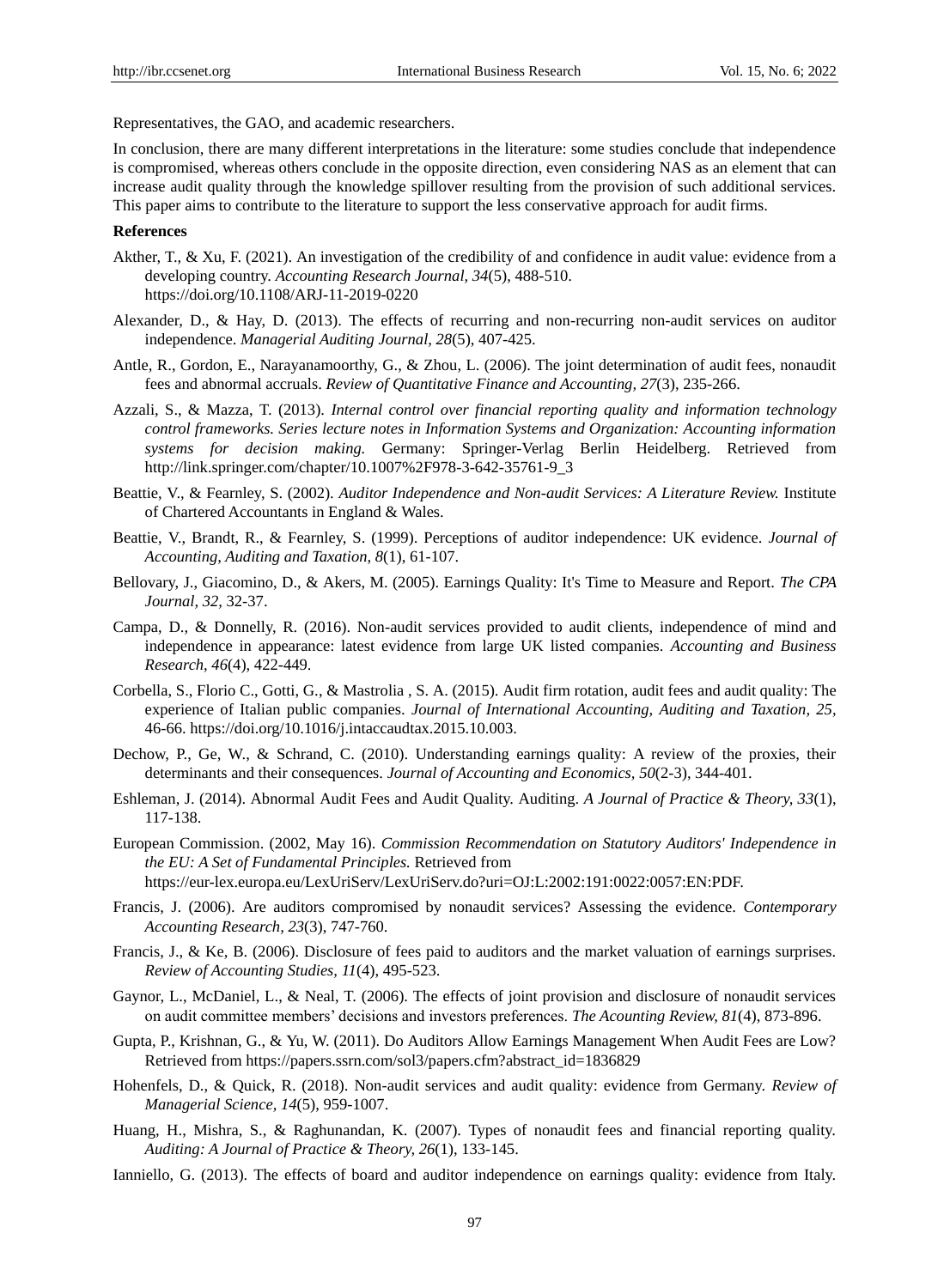*Journal of Management and Governance, 19,* 229-253.

- Iyengar, R., & Zampelli, E. (2008). Auditor independence, executive pay and firm performance. *Accounting and Finance, 48*(2), 259-278.
- Joe, J., & Vandervelde, S. (2007). Do auditor-provided nonaudit services improve audit efectiveness? *Contemporary Accounting Research, 24,* 467-487.
- Kinney, W., Palmrose, Z., & Scholz, S. (2004). Auditor independence, non-audit services, and restatements: was the US government right? *Journal of Accounting Research, 42*(3), 561-588.
- Krishnan, J., Sami, H., & Zhang, Y. (2005). Does the provision of nonaudit services affect investor perceptions of auditor independence? *Auditing: A Journal of Practice & Theory, 24*(2), 111-135.
- Krishnan, J., Su, L., & Zhang, Y. (2011). Non-audit services and earnings management in the pre-SOX and post-SOX eras. *Auditing: A Journal of Practice & Theory, 30*(3), 103-123.
- Larcker, D., & Richardson, S. (2004). Fees paid to audit firms, accrual choices, and corporate governance. *Journal of Accounting Research, 2*(3), 625-658.
- Lopez Gavira, R., Perez Lopez, J., & Romero Garcia, J. (2013). Regulation of non-auditing services: the Spanish case. *European Journal of Business and Social Sciences, 1*(10), 81-102.
- Mazza, T., Azzali, S., & Fornaciari, L. (2014). Audit quality of outsourced information technology controls. *Managerial Auditing Journal, 29*, 837-862.
- Mazza, T., & Azzali, S. (2015). Effects of internal audit quality on the severity and persistence of controls deficiencies. *International Journal of Auditing, 19,* 148-165. Retrieved from http://onlinelibrary.wiley.com/doi/10.1111/ijau.12044/abstract
- Mazza, T., & Azzali, S. (2018). Effect of European audit firms on cost of debt and earnings management in private clients' audit market segment. *African Journal of Business Management, 12*(11), 294-315.
- McNichols, M. (2002). Discussion of the quality of accruals and earnings: the role of accrual estimation errors. *The Accounting Review, 77*(Supplement), 61-69.
- Meuwissen, R., & Quick, R. (2019). The effects of non-audit services on auditor independence: An experimental investigation of supervisory board members' perceptions. *Journal of International Accounting, Auditing and Taxation, 36*(C), 1.
- Ostrowski, M., & Söder, B. (1999). Der Einfluss von Beratungsaufträgen auf die Unabhängigkeit des Jahresabschlussprüfers. *Betriebswirtschaftliche Forschung und Praxis, 51,* 554-564.
- Paterson, J., & Valencia, A. (2011). The effects of recurring and nonrecurring tax, audit-related, and other non-audit services on auditor independence. *Contemporary Accounting Research, 28*(5), 1510-1536.
- Quick, R., & Warming-Rasmussen, B. (2009). Auditor independence and the provision of non-audit services: perceptions by German investors. *International Journal of Auditing, 13*(2), 141-162.
- Ruddock, C., Taylor, S., & Taylor, S. (2006). Non audit services and earnings conservatism: Is auditor independence impaired? *Contemporary Accounting Research, 23*(3), 701-746.
- Schmidt, J. (2012). Perceived auditor independence and audit litigation: the role of non-audit services fees. *The Accounting Review, 87*(3), 1033-1065.
- Simunic, D. (1984). Auditing, consulting, and auditor independence. *Journal of Accounting Research, 22*(2), 679-702.
- Svanstrom, T. (2013). Non-audit services and audit quality: evidence from private firms. *European Accounting Review, 22*(2), 337-366.
- Zmijewski, M. (1984). Methodological issues related to the estimation of financial distress prediction models. *Journal of Accounting Research, 22*(1), 59-82.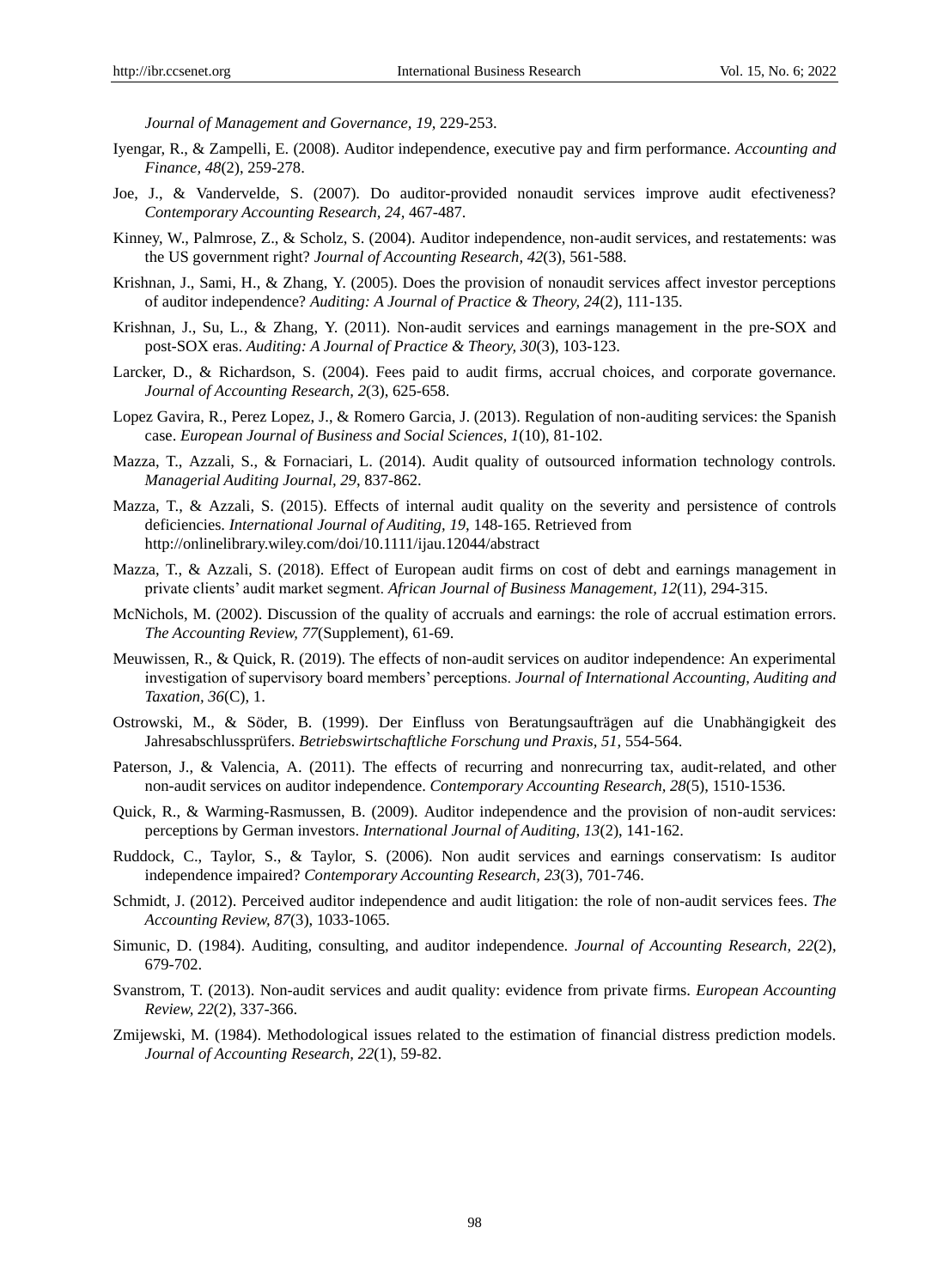#### **Appendix**

#### *Descriptive variables*

In this regard, the following variables were considered in the *first* regression model:

*NonBig4*: dummy variable that takes the value 1 when the audit is not performed by a *Big 4* firm. This is the only variable within the multiple regression model that does not directly provide a link with the previous definition of expected fee, but which we decided to consider anyway. This is because companies of this size (*Big 4*) often present such advanced information systems, technologies and methodologies that allow, on the one hand, to simplify the audit work that, therefore, affects the complexity of the assignment, and, on the other hand, to directly affect the final amount, allowing the *Big 4* to charge the client also the fees for the use of such technologies. A further aspect to be considered, moreover, is the contractual strength of a large audit firm, which allows a general increase in fees;

*Size*: a variable intended to summarise the size of the company, being the natural logarithm of total assets;

*M&A*: a dummy variable that assumes value 1 when the company completes a merger or acquisition operation;

*MTB*: variable expressing the market to book value, *i.e.* the ratio between market value and book value of shareholders' equity;

*Lev*: variable that expresses leverage, *i.e.* the leverage ratio of a company;

*ROA*: variable that expresses the return on assets of a company;

*Arinv*: variable that expresses the ratio between the sum of receivables and inventories, and total assets at the beginning of the year; it is a variable that can provide information about the size of the company, as well as about the risks (Campa and Donnelly, 2016);

*Zscore*: a variable that expresses the probability of default of a company, based on a statistical approach by Zmijewski (1984) that combines different capital, economic and financial ratios (compare also the design in Campa and Donnelly, 2016);

*FYE3112*: a dummy variable that takes the value 1 when the end of the fiscal year is 31 December;

*Intang*: variable that expresses, in percentage terms, the amount of intangible assets within the balance sheet assets;

*NegROA*: dummy variable that takes on a value of 1 when the return on assets is negative;

*LnAge*: variable indicating, through natural logarithm, the age of the company;

*Growth*: variable that identifies the annual change in sales compared to total assets at the beginning of the year.

The following variables were considered in the *second* regression model:

*CFO* (Operating Cash Flow) expresses the annual cash flow deriving from the characteristic management related to the total assets at the beginning of the year;

*Growth*, as in the previous model, indicates the annual variation of sales related to the total assets at the beginning of the year;

*Property*, finally, represents the ratio between the sum of fixed assets and the total assets at the beginning of the year.

The following variables were considered in the *last* regression model:

-

*LnNas*: variable indicating, by natural logarithm, the fees paid for the provision of *NAS*;

*UnexpAuditDummy*: dummy taking value 1 in case of positive unexpected non-audit fees;

*LnNas\*UnexpAudit*: variable expressing the product of the two previous regressors; it is able to capture the difference in the impact of non-audit fees when audit fees are unexpectedly high (instead of unexpectedly low);

*Dissue*: variable expressing, in percentage terms, the annual change in debts.

Table 2 below summarizes the main position indices (minimum, maximum, mean, median, 1st and 3rd quartiles) relating to the residuals of the regression, which will constitute one of the two factors underlying the variable  $LnNas * UnexpAudit_{it}$ , present in the third regression model. Using this information, it was also possible to represent the *boxplot<sup>9</sup>* of the *unexpected audit fees*.

<sup>&</sup>lt;sup>9</sup> Within the boxplot, the data is divided by 1000 for a better visual representation of the data.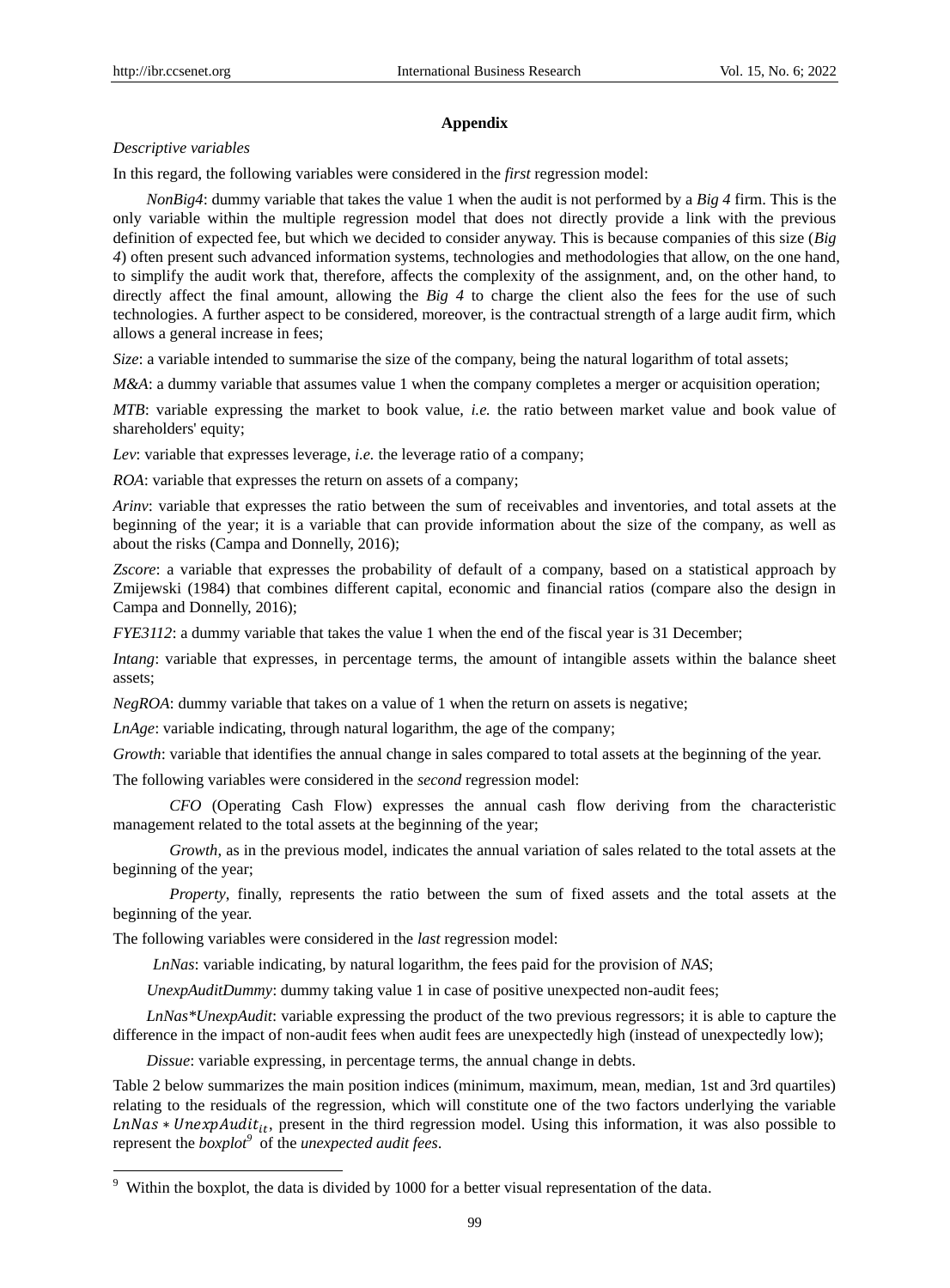LnNas\*UnexpAudit it, boxplot of the unexpected audit fees.

Table 2. Position Index of the Vector of Residuals of the First Regression Model and its Boxplot

| Min        | 1 <sup>°</sup> Quartile | <b>Median</b>  | Mean           | 3 <sup>°</sup> Quartile | <b>Max</b> |
|------------|-------------------------|----------------|----------------|-------------------------|------------|
| $-2357671$ | $-538.213$              | $-117.694$     | $\overline{0}$ | 327.884                 | 10.156.674 |
|            | 49-14039-1-120-2        | <b>TAAAAAA</b> | $\alpha$ .     |                         | $\sim$     |

Starting with audit fees, the first step was to identify the main position indices, such as minimum, maximum, first and third quartiles, mean and median. Table 6 shows these values with reference to the audit fees incurred by companies in the five-year period 2015 to 2019.

Table 6. Audit Variable Position Indices - own processing

| <b>Position index</b> | <b>Audit 2015</b> | <b>Audit 2016</b> | <b>Audit 2017</b> | <b>Audit 2018</b> | <b>Audit 2019</b> |
|-----------------------|-------------------|-------------------|-------------------|-------------------|-------------------|
| Min.                  | 15.200            | 25.000            | 11.500            | 11.000            | 3.000             |
| $1°$ Quart.           | 62.000            | 57.850            | 59.000            | 40.250            | 40.000            |
| <b>Median</b>         | 102.000           | 107.000           | 110.000           | 87.000            | 77.750            |
| Mean                  | 375.100           | 329.130           | 327.700           | 310.620           | 215.540           |
| $3$ $0$ <i>uart.</i>  | 164.200           | 162.750           | 170.000           | 159.500           | 146.000           |
| Max.                  | 13.959.000        | 9.800.000         | 11.065.000        | 13.154.000        | 7.490.000         |

In particular, focusing on the minimum and maximum fees for each year, it can be observed that there appears to be a downward trend in audit fees. These position indices, in fact, decrease drastically over the period observed; from 2015 to 2019, in fact, there is -80.26% for the minimum fee and -46.34% for the maximum fee.

However, in order to verify the real existence of this trend, it is necessary to pay attention to the arithmetic averages of the distributions, represented in the following *Figure 1* for a better understanding.



Figure 1. Average Evolution of the Variable Audit - own processing

With reference to audit fees, it can be concluded that, between 2015 and 2019, there has been a drastic reduction in them, which in percentage terms amounts to -42.54%.

Turning our attention now to the NAS, we take the same approach to highlight any increasing or decreasing trends. Table 7 therefore contains the position index values for the distribution of NAS paid by the sample companies between 2015 and 2019.

Table 7. NAS Variable Position Indices - own processing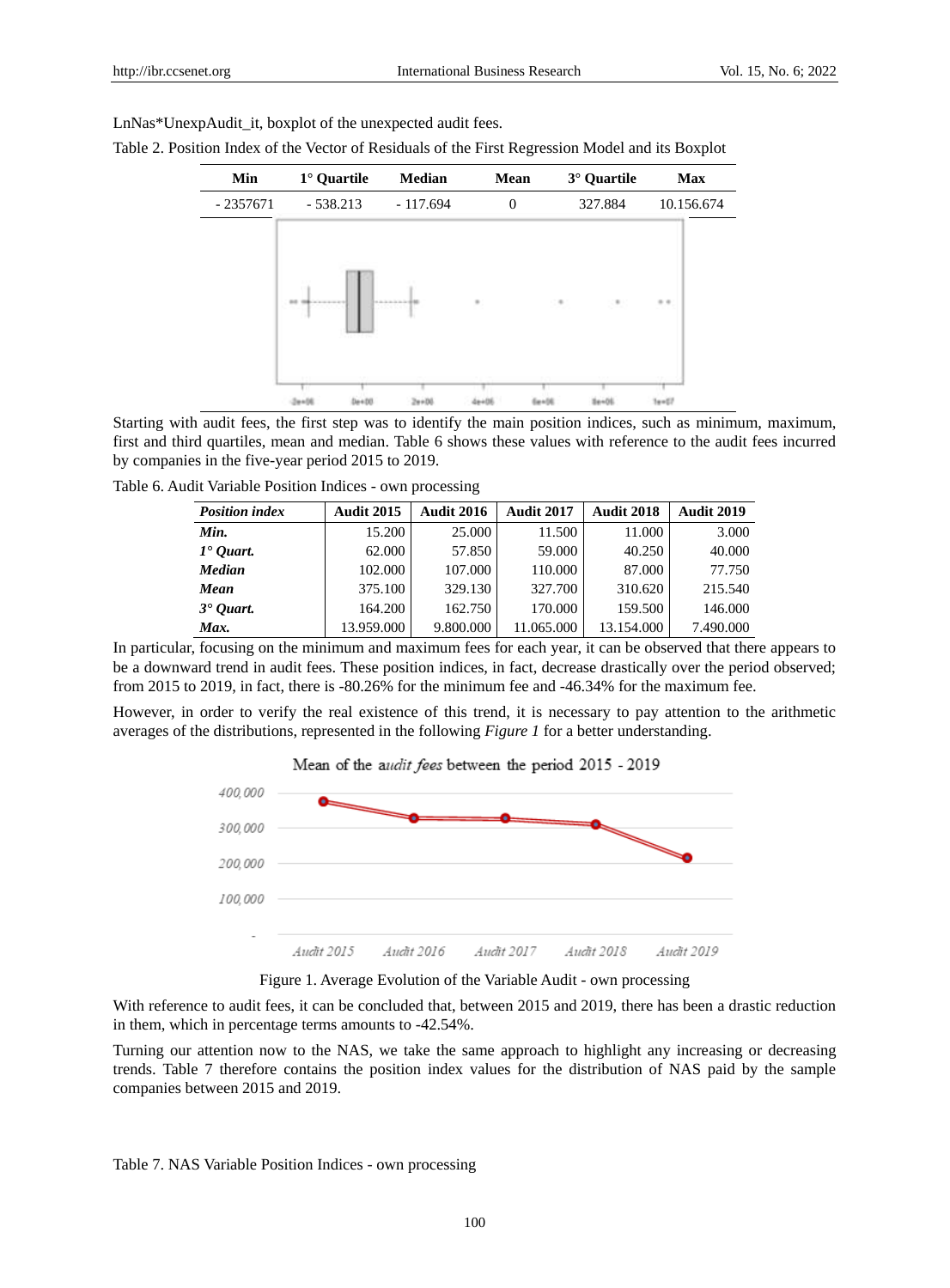| <b>Position index</b> | <b>Nas 2015</b> | <b>Nas 2016</b> | <b>Nas 2017</b> | <b>Nas 2018</b> | <b>Nas 2019</b> |
|-----------------------|-----------------|-----------------|-----------------|-----------------|-----------------|
| Min.                  |                 |                 | 0               |                 |                 |
| $1°$ Ouart.           |                 |                 | 0               |                 |                 |
| <b>Median</b>         | 5.500           | 12.000          | 20.000          | 18.000          | 20,000          |
| Mean                  | 68.180          | 105.000         | 79.180          | 92.400          | 72.660          |
| $3$ $•$ Ouart.        | 80.500          | 89.000          | 60.000          | 93.250          | 43.750          |
| Max.                  | 804.000         | 1.425.000       | 1.418.000       | 1.349.000       | 1.000.300       |

Based only on the maximum values of the distributions, it is not possible to accurately identify either a growth or a reduction in *NAS* (See Figure 2 here below). However, what can be defined with certainty is the change between 2015 and 2019, *i.e.* + 6,57%.



Figure 2. Average Development of the NAS Variable - own processing

Finally, as regards the variable relating to the auditing firms, the analysis carried out is completely different, since it is a qualitative variable which, in order to be used within the regression models, takes on value 1 when the auditing firm is not a Big Four firm or, vice versa, value 0. In the light of the information found, the reprocessing of the data made it possible to identify the following information (See Table 8 here below).

Table 8. Audit Engagements within the Companies Observed - own processing

| <b>Auditing firm</b> | 2015 |      | 2016 |      | 2017 |     | 2018           |       | 2019 |     |
|----------------------|------|------|------|------|------|-----|----------------|-------|------|-----|
|                      |      | $\%$ |      | $\%$ |      | %   |                | %     |      | %   |
| <b>Big Four</b>      | 54   | 93%  | 56   | 93%  | 61   | 88% | $\overline{ }$ | 89%   | 74   | 82% |
| <b>Non Big Four</b>  |      | 7%   |      | 7%   |      | '2% |                | $1\%$ | 16   | 18% |

As can be seen in Table 8, the Big Four have gone from 93% in 2015 to 82% in 2019. Conversely, the other audit firms have grown from 7% in 2015 to 18% in 2019, and the main reason for this may be cost savings.

Come è possibile osservare all'interno della *tabella 11*, le *Big Four* sono passate dal rappresentare il 93% nel 2015, all'82% nel 2019. Viceversa, le altre società di revisione sono cresciute dal 7% del 2015 al 18% del 2019, e la ragione principale di tale fenomeno potrebbe dipendere da un risparmio di costo.

Subsequently, further variables generated from the residuals of the first two regression models will be introduced: unexpected audit fees and discretionary accruals. Once determined, a descriptive analysis will be carried out on these variables as well.

Finally, we propose an approximation<sup>10</sup> (Figure 3 here below) of the representation of the plot "residuals vs fitted", which makes it possible to detect the possible presence of the various cases of violations of the linear regression hypotheses, *i.e.* linearity, homoschedasticity and absence of influential errors/outliers (which largely condition the results obtained).

As can be seen, the red line is not significantly different from the ideal situation (dashed horizontal line, with formula  $y = 0$  and the spread of the residuals (cloud of points), despite being particularly concentrated towards the centre-left, extends along the entire line, a sign of the probable presence of homoschedasticity. Finally, the graph shows the presence of three *outliers* (EEMS Italia<sub>2015</sub>, Enertronica Santerno<sub>2015</sub> e Costamp Group<sub>2018</sub>) that were not considered influential by a subsequent analysis.

With regard to the final validation of this regression model, it is therefore concluded that the presence of linearity, homoschedasticity and the absence of particularly influential residuals have been confirmed $^{11}$ .

-

<sup>10</sup> The same dataset with *cross-sectional* data was used instead of the *panel* data used so far.

 $11$  Basic requirements for the validation of a regression model.